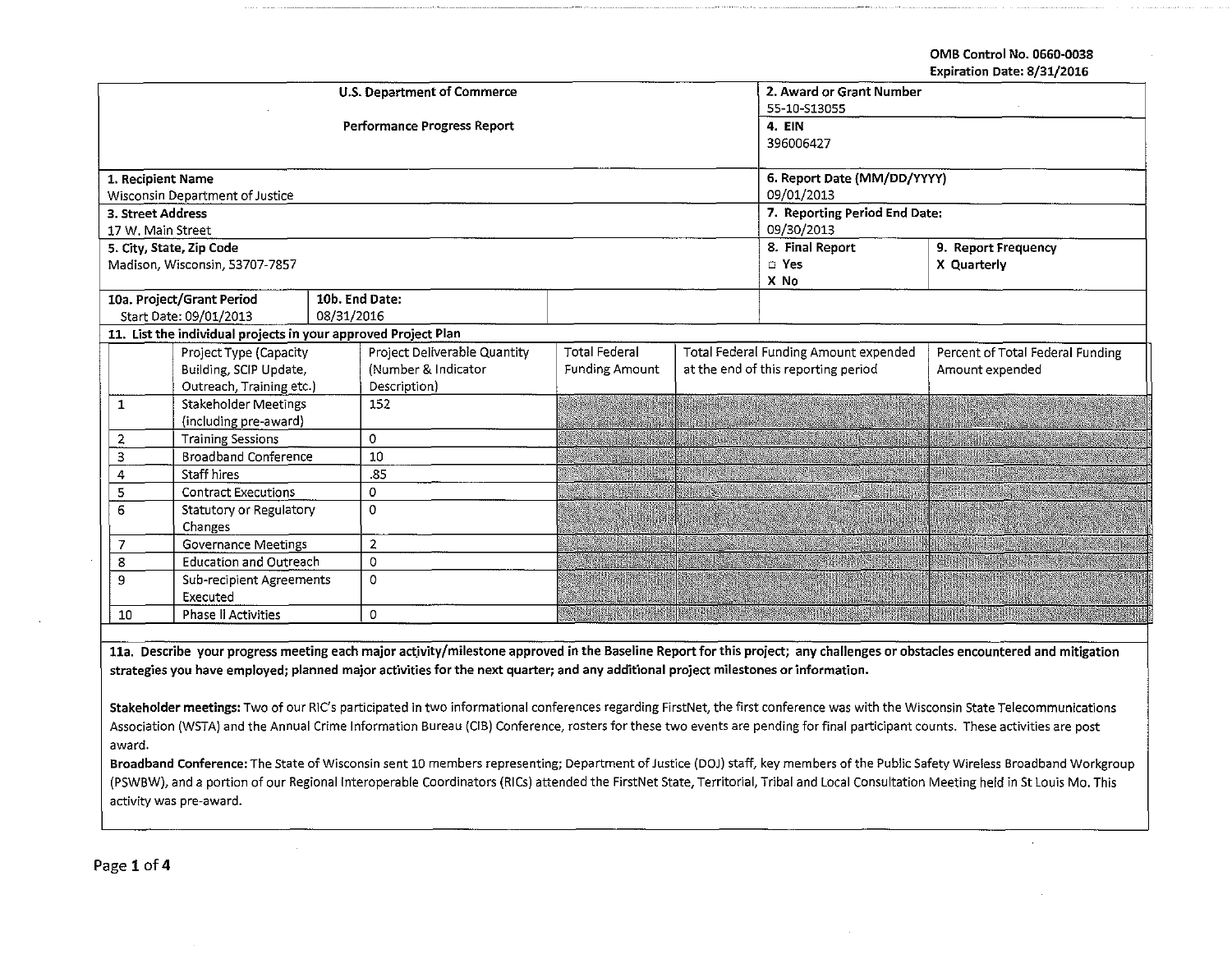Governance Meetings: The Southeast Regional SCIP Council meeting presented a PowerPoint presentation "FirstNet- An Introduction" Other Activates: Several state employees began work on the SUGP, this included program, financial, and administrative staff.

11b. If the project team anticipates requesting any changes to the approved Baseline Report in the next quarter, describe those below. Note that any substantive changes to the Baseline Report must be approved by the Department of Commerce before implementation.

DOJ has submitted a budget modification request for review and possible approval, should this request be granted our previously submitted Baseline/Expenditure Plan will need to be amended due to the modification changes. Prior to submitting the Baseline/Expenditure Plan the state did notify their Program Manager of the state's intent on submitting a grant modification. The proposed budget changes are due to agency transition from the Office of Justice Assistance (OJA) to DOJ in which key staff, fringe & indirect rates changed, additional office supplies are required, and shifting some meeting expenses from travel to sub-recipient categories.

llc. Provide any other information that would be useful to NTIA as it assesses this project's progress.

The State of Wisconsin received their grant award on September 20, 2013, since this time we have held several SUGP project team administrative meetings to identify needed budget changes, create/submit a grant modification including amended 424A with an amended budget and narrative documentation, obtained signatures on the CD-450, creating/submit the Baseline/Expenditure Plan, drafting template Funding Announcement for six sub-grants this template will then be sent to the Program Office and NIST Grants office for approval, and release of the special condition per "Sub-awards and Sub-contractors and Third Party Contributor Agreements", working on the quarter Program Report and "Match Proportionality Requirement Waiver".

lld. Describe any success stories or best practices you have identified. Please be as specific as possible.

We conducted SLIGP project team meetings to discuss ways to capture and document match, after several meetings and discussions, a standardized form is being created for staff and RlCs to use while conducting trainings, meeting, conferences, etc. this will ensure we maintain and keep accurate match records.

12. Personnel

12a. If the project is not fully staffed, describe how any lack of staffing may impact the project's time line and when the project will be fully staffed.

The project is not fully staffed at this time, currently the SWIC and the LTE position is vacant currently, we are projecting both of these positions to be filled in the 3<sup>rd</sup> quarter as identified in our Baseline/Expenditure Plan.

12b. Staffing Table

| Job Title                  | FTE %      | <b>Project(s) Assigned</b>                                                                                                                            | Change                           |
|----------------------------|------------|-------------------------------------------------------------------------------------------------------------------------------------------------------|----------------------------------|
| Assistance Program Manager | .30        | Provides administrative support relating to grant management, governance meetings,<br>outreach activities, and fulfill program reporting requirements | Began working on<br><b>SLIGP</b> |
| Program Supervisor         | - -<br>∪∡. | Overali program oversight                                                                                                                             | Began working on                 |

Page 2 of 4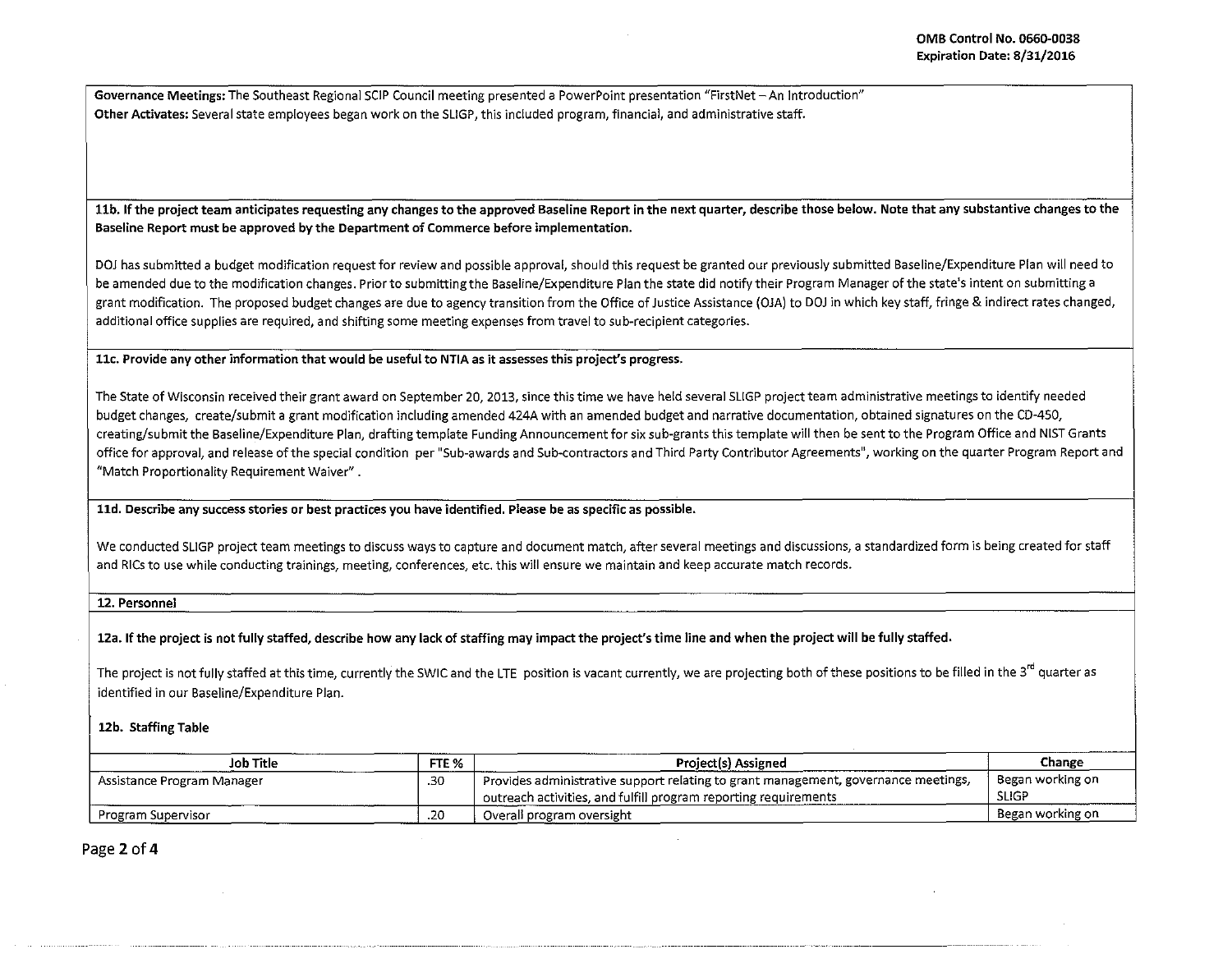## OMB Control No. 0660-0038 Expiration Date: 8/31/2016

|                                                                                                                                                                                                 |                                                                                                                                           |                         |           |                 |                                                                      |                                  |               |                                                                                                                                       |                       | <b>SLIGP</b>             |
|-------------------------------------------------------------------------------------------------------------------------------------------------------------------------------------------------|-------------------------------------------------------------------------------------------------------------------------------------------|-------------------------|-----------|-----------------|----------------------------------------------------------------------|----------------------------------|---------------|---------------------------------------------------------------------------------------------------------------------------------------|-----------------------|--------------------------|
| Grants Specialist 1                                                                                                                                                                             |                                                                                                                                           |                         |           |                 | Provides financial balances, completes Financial Status Report (FSR) | Began working on<br><b>SLIGP</b> |               |                                                                                                                                       |                       |                          |
| <b>Grants Specialist 2</b>                                                                                                                                                                      |                                                                                                                                           |                         |           |                 | Completes travel reimbursement and pays general costs                | Began working on<br><b>SLIGP</b> |               |                                                                                                                                       |                       |                          |
| Financial Officer<br>.05                                                                                                                                                                        |                                                                                                                                           |                         |           |                 | Provides financial oversight for the federal award                   | Began working on<br><b>SLIGP</b> |               |                                                                                                                                       |                       |                          |
| Add Row<br>Remove Row                                                                                                                                                                           |                                                                                                                                           |                         |           |                 |                                                                      |                                  |               |                                                                                                                                       |                       |                          |
|                                                                                                                                                                                                 | 13. Subcontracts (Vendors and/or Subrecipients)                                                                                           |                         |           |                 |                                                                      |                                  |               |                                                                                                                                       |                       |                          |
|                                                                                                                                                                                                 |                                                                                                                                           |                         |           |                 |                                                                      |                                  |               | 13a. Subcontracts Table - Include all subcontractors. The totals from this table must equal the "Subcontracts Total" in Question 14f. |                       |                          |
| Name                                                                                                                                                                                            | Subcontract Purpose                                                                                                                       | Type                    |           | RFP/RFQ         | Contract                                                             | Start                            | End           | <b>Total Federal</b>                                                                                                                  | <b>Total Matching</b> | Project and % Assigned   |
|                                                                                                                                                                                                 |                                                                                                                                           | (Vendor/Subrec.)        |           | Issued<br>(Y/N) | Executed<br>(Y/N)                                                    | Date                             | <b>Date</b>   | Funds Allocated                                                                                                                       | Funds Allocated       |                          |
| <b>UW</b>                                                                                                                                                                                       | Develop training<br>videos and brochures<br>related to broadband<br>for outreach, host 3<br>webinars and 4 two-<br>day regional trainings | Vendor                  |           | N.              | N                                                                    | <b>TBD</b>                       | <b>TBD</b>    | \$500,00                                                                                                                              | 50                    | N/A                      |
| Unknown at<br>this time                                                                                                                                                                         | Facilitator for Public<br>Safety Wireless<br>Broadband<br>Workgroup (PSWBW)                                                               | Unknown at this<br>time |           | $\mathbf N$     | N                                                                    | TBD                              | TBD           | \$4,800                                                                                                                               | S <sub>0</sub>        | N/A                      |
| Add Row<br>Remove Row<br>13b. Describe any challenges encountered with vendors and/or subrecipients.                                                                                            |                                                                                                                                           |                         |           |                 |                                                                      |                                  |               |                                                                                                                                       |                       |                          |
|                                                                                                                                                                                                 |                                                                                                                                           |                         |           |                 |                                                                      |                                  |               |                                                                                                                                       |                       |                          |
| None at this time, currently the state is working on obtaining approval from the Program Office and NIST Grants Office to sub-award 6 grants as identified within our grant                     |                                                                                                                                           |                         |           |                 |                                                                      |                                  |               |                                                                                                                                       |                       |                          |
| application.                                                                                                                                                                                    |                                                                                                                                           |                         |           |                 |                                                                      |                                  |               |                                                                                                                                       |                       |                          |
| 14. Budget Worksheet                                                                                                                                                                            |                                                                                                                                           |                         |           |                 |                                                                      |                                  |               |                                                                                                                                       |                       |                          |
| Columns 2, 3 and 4 must match your current project budget for the entire award, which is the SF-424A on file.<br>Only list matching funds that the Department of Commerce has already approved. |                                                                                                                                           |                         |           |                 |                                                                      |                                  |               |                                                                                                                                       |                       |                          |
| Project Budget Element (1)<br>Federal Funds<br>Approved Matching                                                                                                                                |                                                                                                                                           |                         |           |                 | <b>Total Budget</b>                                                  |                                  | Federal Funds | Approved Matching Funds                                                                                                               |                       | Total Funds Expended (7) |
| Awarded (2)                                                                                                                                                                                     |                                                                                                                                           |                         | Funds (3) |                 | (4)                                                                  |                                  | Expended (5)  | Expended (6)                                                                                                                          |                       |                          |
| a. Personnel Salaries<br>\$296,562                                                                                                                                                              |                                                                                                                                           |                         | 50        | \$296,562       |                                                                      | \$6,787                          | \$0           |                                                                                                                                       | \$6,787               |                          |
| b. Personnel Fringe Benefits<br>\$105,399                                                                                                                                                       |                                                                                                                                           |                         | 50        |                 | \$105,399<br>\$4,121                                                 |                                  | \$0.          |                                                                                                                                       | \$4,121               |                          |

 $\sim$ 

**Contract Contract** 

Page 3 of 4

 $\sim 100$